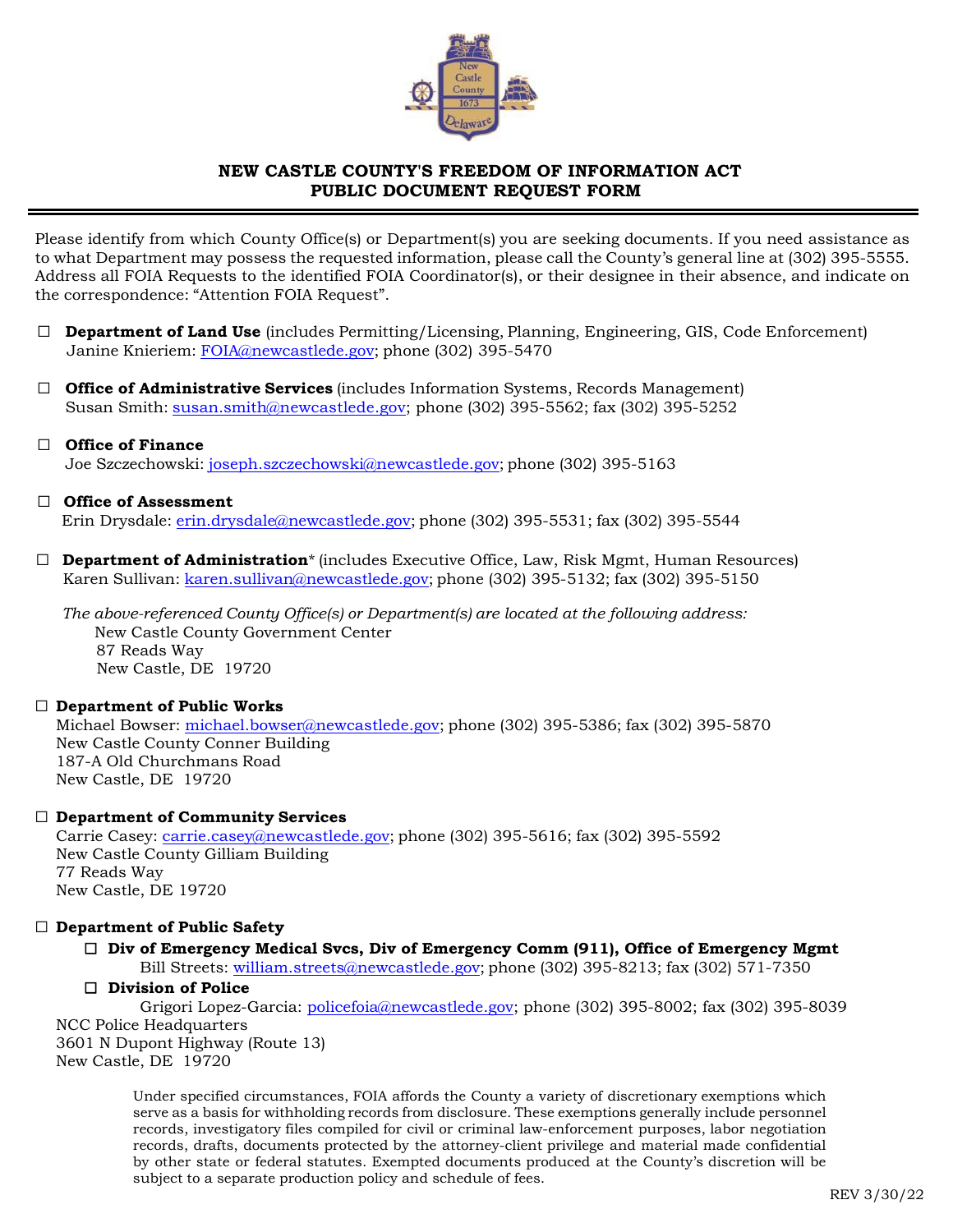

1. CONTACT INFORMATION where a response may be sent

| Name of requestor (please print):                 |                          |  |  |  |  |  |  |  |
|---------------------------------------------------|--------------------------|--|--|--|--|--|--|--|
| Business Name (if applicable):                    |                          |  |  |  |  |  |  |  |
| Address:                                          |                          |  |  |  |  |  |  |  |
| City, State, Zip                                  |                          |  |  |  |  |  |  |  |
| Phone: (h)                                        | (cell)<br>$(\mathrm{w})$ |  |  |  |  |  |  |  |
| E-mail:<br>Fax:                                   |                          |  |  |  |  |  |  |  |
| Please specify preferred method of communication: |                          |  |  |  |  |  |  |  |

2. Please state with specificity the PUBLIC DOCUMENTS you are seeking pursuant to this request with as much identifying information as possible:

3. If this request is regarding PROPERTY RECORDS, providing the following will expedite your request:

| Tax parcel, permit, record plan number(s): |  |  |  |  |  |  |  |
|--------------------------------------------|--|--|--|--|--|--|--|
| Property address(es):                      |  |  |  |  |  |  |  |
| City, State, Zip: $\vert$                  |  |  |  |  |  |  |  |

**I have read and understand New Castle County's Policy regarding requests for public documents under the Freedom of Information Act and attest that the above information is true and correct (typing your name in the box is an electronic signature that has a legal status equivalent to a written signature on paper).** 

Applicant Signature Date: